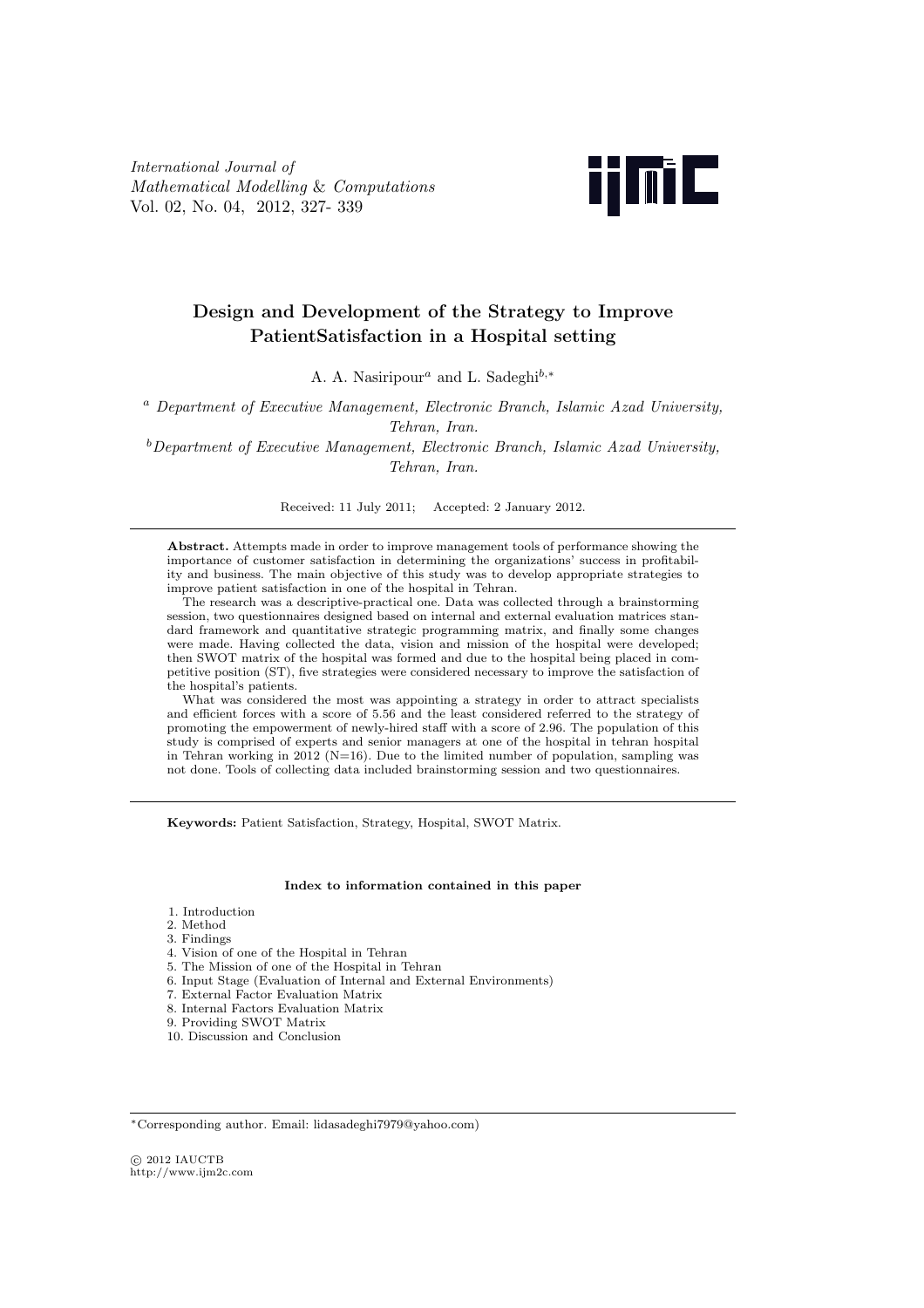### **1. Introduction**

Existing intensive competitions in various fields has made the conservation of communities and organizations turbulent and in need of special skills. Permanent representation, the increase in goods and new services is the result of these competitions and represents a continuous effort for this survival.

Producing and supplying new services with unique characteristics requires organizations with modern thoughts and strategies; organizations which range speed and intensity of their internal development with market requirements, seem to be capable of realizing all these requirements with complete smartness and supplying them on time.

Today merely capturing a broad market cannot guarantee the survival of an organization, but to ensure customer satisfaction is more preferable [7].

Organizations responsible for health in different countries, have been always looking for possible ways to achieve a healthy and highly-qualified life for all human beings and reducing the gap between "average quality of services" and "the highest possible quality" through improving the quality of their services. UK Health System is considered as a pioneer of this strategy. This system has been engaged in an implicit idea of quality for over forty years based on the philosophy of having well-trained staff, appropriate environment and equipment would equal providing high-standard services. As time passed, advent of quality audit strategies such as medical and clinical provided the system with a more systematic approach. Should be considered factor in this regard, is that clinical governance would not be verifiable by merely doing "what seems right", but also Organizations responsible for health and boosting the quality of medical services require strategies themselves. This strategy should be based on evaluating the patients' requirements and viewpoints, legal requirements, staff capabilities, unfulfilled educational needs and realistic comparison of current performance with the best medical standards [6].

A patient satisfaction is closely dependent on level of their expectations. And if the provided services exceed the patient's expectation, the satisfaction level will definitely increase. If the expectation of services is higher than the real level of provided services, dissatisfaction will happen [5].

A satisfied patient is the best advertisement for a hospital; a satisfied patient is the key to success for a hospital. From a management perspective, satisfaction of a patient from diagnosis with treatment and rehabilitation care is important for several reasons [8].

- (1) Patient satisfaction is one of the most important tools to measure the effectiveness of a hospital.
- 1. Satisfied patients follow the treatment process better than dissatisfied ones.
- 2. Satisfied patients communicate better with medical service providers.
- 3. Patient satisfaction is one of the most important marketing tools in advertising.
- 4. By identifying sources of dissatisfaction among patients, organizations can discover weaknesses and take action to fix them.

In today's complex world, in which health centers on one hand are facing severe continuous changes that require to be provided with new patterns and services and intense competition with their rivals, on the other hand, paying attention to patient satisfaction and optimum management of which has taken on crucial importance. The current study has been carried out with the objective of designing and developing effective strategies to improve the patients' satisfaction in one of the hospital in Tehran.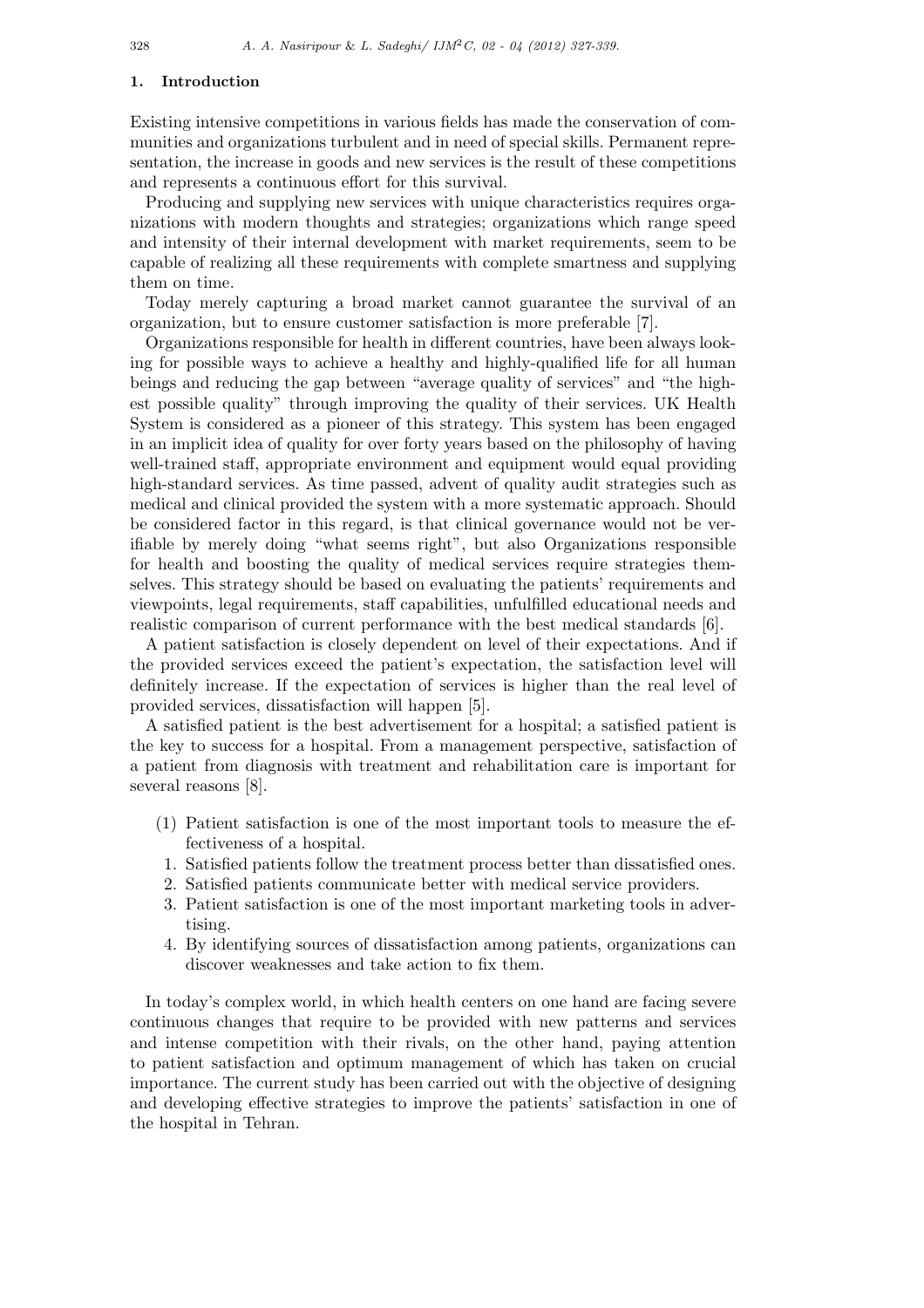The research questions are as follow:

**The Main question:**

what are the effective strategies to improve the patients' satisfaction?

### **The Secondary Questions:**

- (1) What mission and vision the hospital chooses for the future direction and tendency?
- (2) What are the hospital strengths, weaknesses, opportunities and threats?

### **2. Method**

In classification based on objectives and collecting data, this study in orderis considered as descriptive and practical; it has also benefitted from standards of comparative studiesin designing the strategies. The population of this study is comprised of experts and senior managers at one of the hospital in Tehran working in 2012  $(N=16)$ .

Due to the limited number of population, sampling was not done. Tools of collecting data included brainstorming session and two questionnaires. The first questionnaire consisted of two demographic and specialized parts. Demographic part included gender, education, work records, and employment status, and in specialized part, rating and coefficient score of the strengths, weaknesses, opportunities and threats, agreed at the brainstorming session, were taken into consideration. The second questionnaire, too, was composed of two demographic and specialized parts. Demographic part included the items listed in the first questionnaire, and the specialized part included two tables to determine the coefficient of strategies' attraction as compared with internal and external strategic factors. In order to validate the content of both questionnaires, the judgment of experts was demanded; i.e. they were given some experimental questionnaires and were asked to express their opinions of the content, structure, appearance, and how to write questionnaires.

After validity confirmation, Cronbach's alpha coefficient was used to determine the reliability of the questionnaire. Cronbach's alpha coefficient of the questionnaire was 0.88.

In brainstorming sessions, firstly the design of the vision and mission of the hospital was considered, and the strengths and weaknesses, opportunities and threats of hospital in patient satisfaction were evaluated with respect to the internal and external environment of the hospital.

Then, in order to draw the internal factor evaluation  $(IFE)^1$ matrix and external factor evaluation  $(EFE)^2$ matrix, first questionnaire was distributed; in the first questionnaire, coefficient of importance to evaluate the strengths, weaknesses, opportunities and threats was considered from 0 to 100 for convenience which were divided by 100 after the data collection to reach the standard amount of 0 to 10. For ratings,grade 3 or 4 was considered for strengths and weaknesses and grade 1 or 2 for the opportunities and threats.

Then, in order to determine the strategies of improving patient satisfaction, researchers have firstly focused on reviewing the relevant texts and identifying the strategies of boosting patient satisfaction. Afterwards, SWOT<sup>3</sup> matrix was drawn to evaluate the strategies. In order to evaluate the appropriate strategies of the hospital, the hospital position was determined by internal and external evaluation

<sup>1</sup> *InternalF actorEvaluation*(*IF E*)*Matrix*

<sup>2</sup>*ExternalF actorEvaluation*(*EF E*)*Matrix*

<sup>3</sup>*SW OT istheacronymf orEnglishwords* : *Strength, W eakness, OpportunityandT hreat*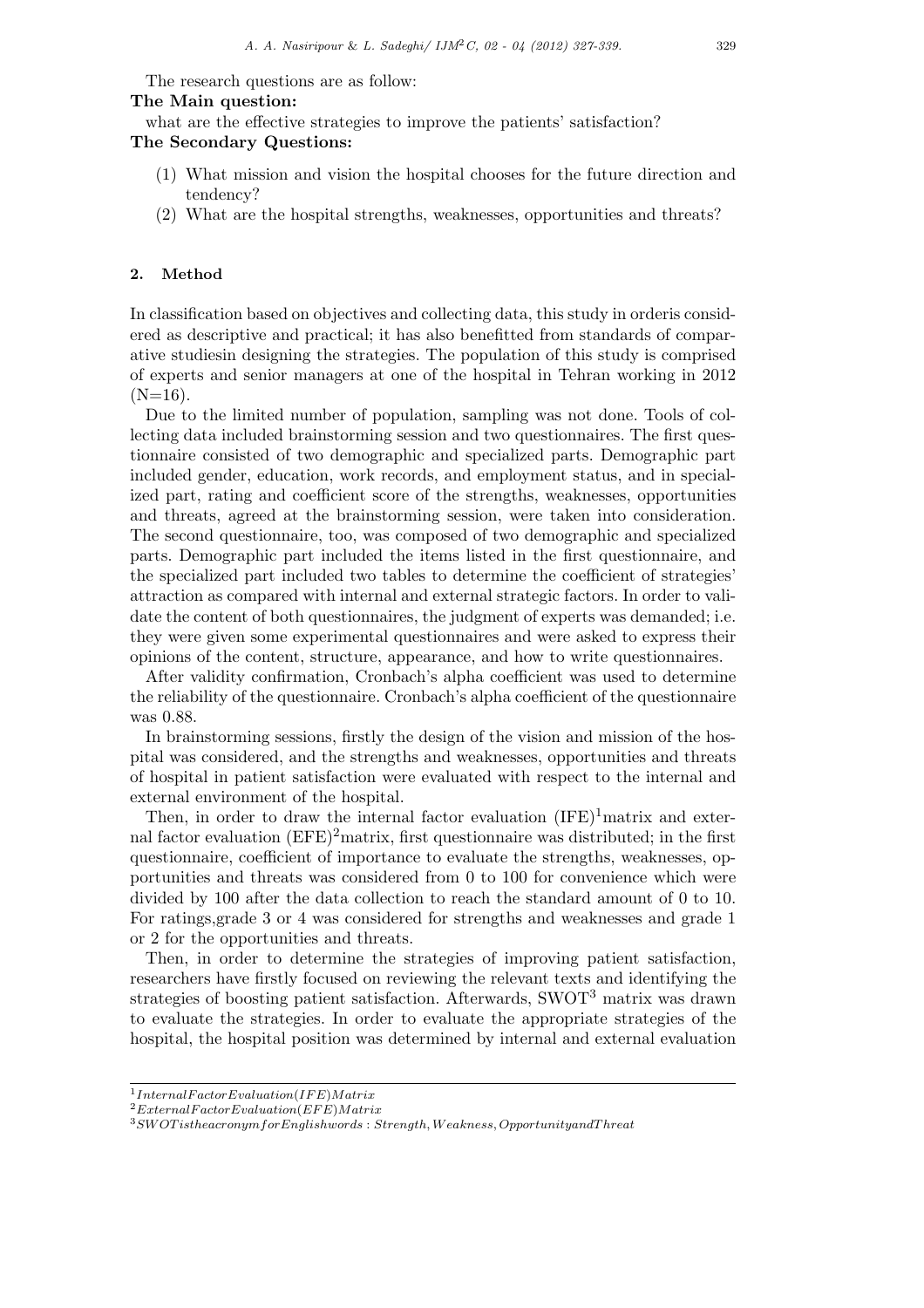matrices.

Then, the second questionnaire was handed out to determine the coefficient of strategies' attraction as compared with internal and external strategic factors.

In the second questionnaire, four levels from 1 to 4 were considered for the coefficient of strategies' attraction; and the quantitative strategic programming matrix (QSPM) was drawn using the data obtained from the second questionnaire and strategies of hospital satisfaction were prioritized. The executive model of designing the strategies of improving patient satisfaction is mentioned in the following.

### **3. Findings**

In the total population of 16 involved in the process, 37.5% were men and 62.5% women, 43.8% of which held bachelor degree, 37.5% held master degrees, 6.2% held PhD and 12.5% were specialized doctors. Also, 6.2% of them had 5 to 10 years, 56.2% had 11 to 20 years and 37.5% had 21 to 30 years of working experience.

Before designing the strategies, the vision and the mission of one of the hospital in Tehran would be introduced as follows:

### **4. Vision of one of the Hospital in Tehran**

Relying on God's grace and our valuable human resources, we are determined to be known as:

- 1. The prior training, research and treatment center in the Middle East;
- 2. The leading hospital in the region in applying the world's modern technologies in patients' treatment;
- 3. The top hospital in the region in presenting care services with the highest quality and the lowest costs to all patients, especially the honored families of the martyrs and veterans.

### **5. The Mission of one of the Hospital in Tehran**

- 1. To provide health-care services for all people especially the honored families of the martyrs and veterans, in accord with ruling virtues over the society and with the objective of increasing customer satisfaction through continuous improvement of quality of health services and elevation of clinical performance and patient safet1
- 2. To ensure the preservation and promotion of people's health by providing the most desirable health-care, educational and research services at the society level by medical and paramedical staff along with the training of students in different medical professions;
- 3. To provide training services based on quality for students and learners of medical sciences by benefitting from world's modern technologies and facilities;
- 4. To present clinical researches and studies to other health-care centers by organizing seminars and conferences;
- 5. To provide satisfaction of this hospital's staff, as valuable human resources, and internal customers and also to provide satisfaction of patients, society, government, other hospitals and universities of medical sciences, as external customers have always been given into due consideration by the hospital.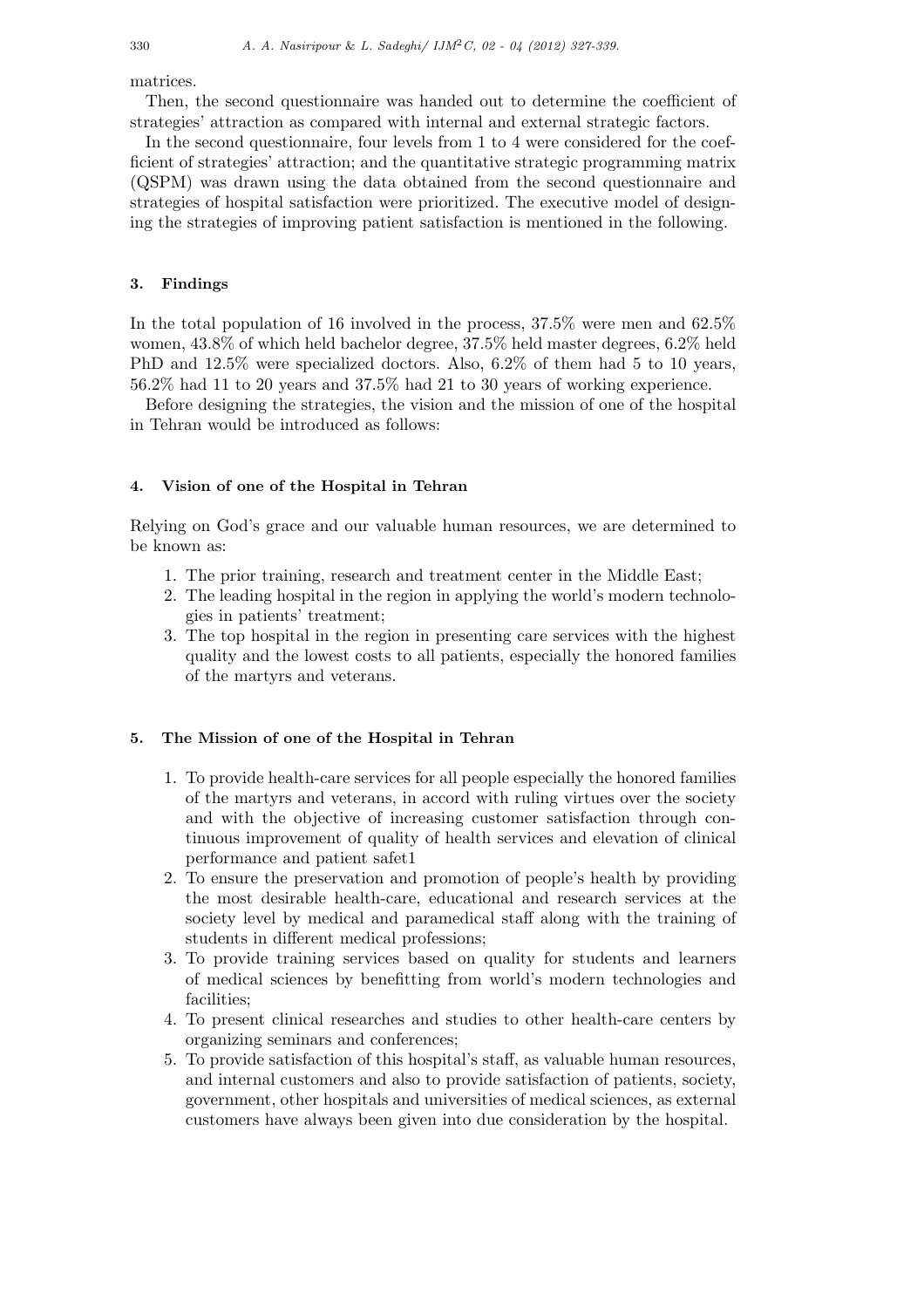

Figure 1. Executive model of designing the strategy of one of the hospital of Tehran.

## **6. Input Stage (evaluation of internal and external environments)**

Environmental evaluation includes the study of internal and external environments. Evaluation of external environment consists the study of task and social environment. Environmental evaluation is,the supervision, evaluation and dissemination of information pertaining to internal and external environments of an organization among key employees. Environmental factors play an important role in success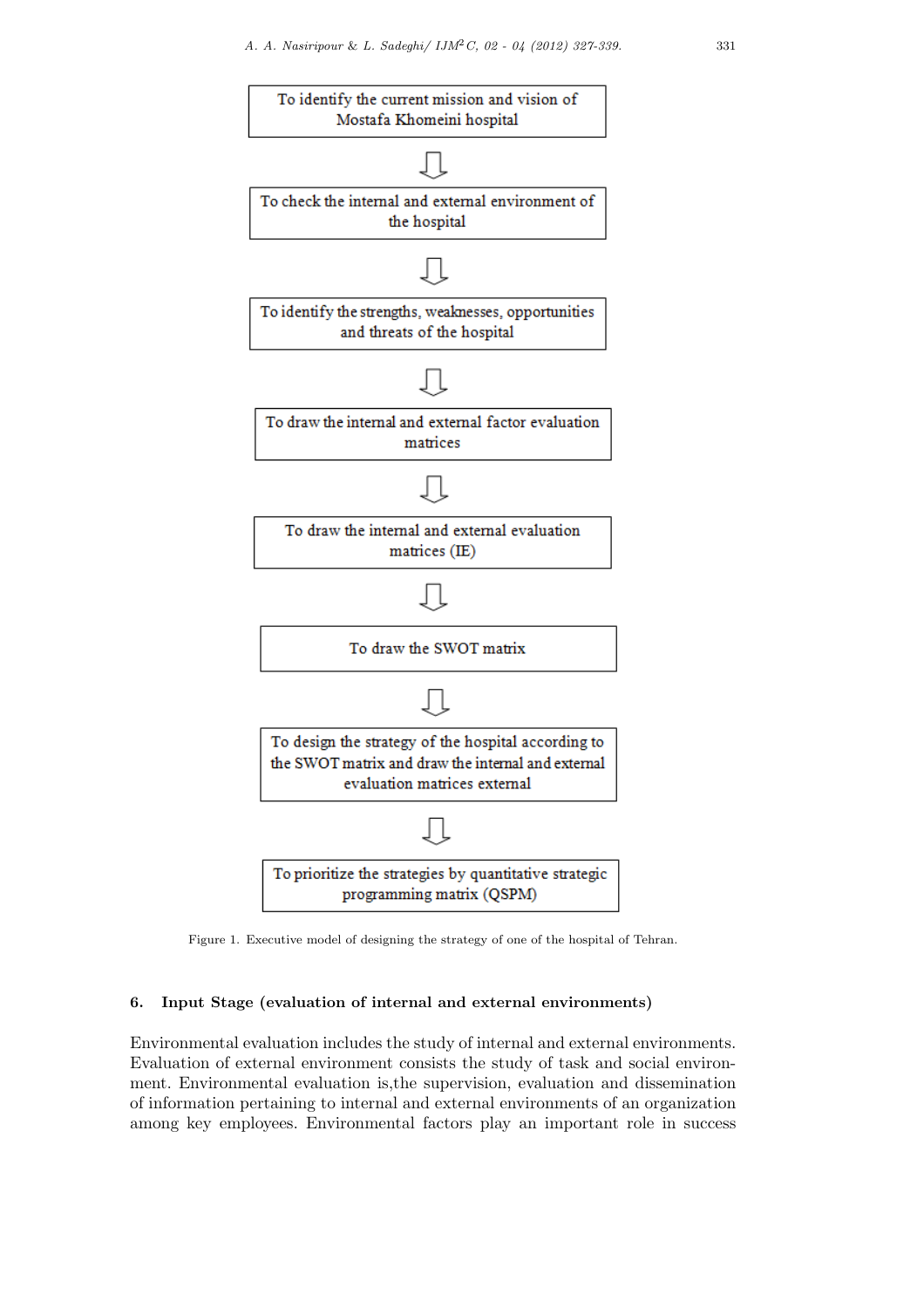or failure of an organization. Managers should make appropriate policies between the organization and the environment; all organizations have internal and external environments.

Internal environments are inside the organization and two factors of strengths and weaknesses are their components which are usually in continuous and longterm control of senior managers. This environment includes main owners of the organization, board of directors, staff, physical environment and culture of the organization.External environments are outside the organization and their components are two factors of opportunities and external threats which are out of continuous control of the organization's senior manager. This environment comprises working and general environments. General environment includes non-specific factors around the organizations which influence organization's activities and consist of five parts which are economic, technological, social, political and international; the impacts of such factors are crucial and gradual (Amini et.al. 2010).

### **A. Opportunities and Threats**

What opportunities and threats mean, is the political (P), economic (E), social (S), technological (T), legal (L), governmental (G), competitive (C) events and circumstances which can largely benefit or harm from the organizations in the future. Opportunities and threats are largely out of the control of an organization [5].

Any organization must develop some strategies to take advantage of external opportunities and to avoid or reduce the effects of the threats. Therefore, identification, monitoring and evaluation of external threats and opportunities can guarantee success of any organization (Senge ,1998).

A list of the most important opportunities and threats which have been examined due to the importance working scope for the above-mentioned hospital are presented in Table 1.

## **Strengths and Weaknesses**

These factors can be controlled by the organization and the organizations try to choose such strategies which will improve their strengths and remove their weaknesses. Strengths are those factors which were considered as advantages for the organization compared to the organization's past, or the average of industry, or as compared with the competitors; however, Weaknesses are those factors in which the organization is not capable enough, while the competitors are (Rashidi,1999). A list of the most important strengths and weaknesses of above-mentioned hospital are presented in Table 2 with their scores.

### **7. External Factor Evaluation Matrix**

In evaluation external factors, ten important opportunities and ten threats are presented which influence the hospital. The scores achieved by the factors are given in the following table.

Given that the final score in this matrix equals 2.42 which is less than 2.5, this final score indicates that threats of one of the hospital in Tehran outnumber the opportunities of this center, and the center does not make use of strategies by means of which opportunities can be benefitted from and threats can be reduced.

### **8. Internal Factor Evaluation Matrix**

In evaluation of internal factors, ten internal strengths and ten major weaknesses are considered.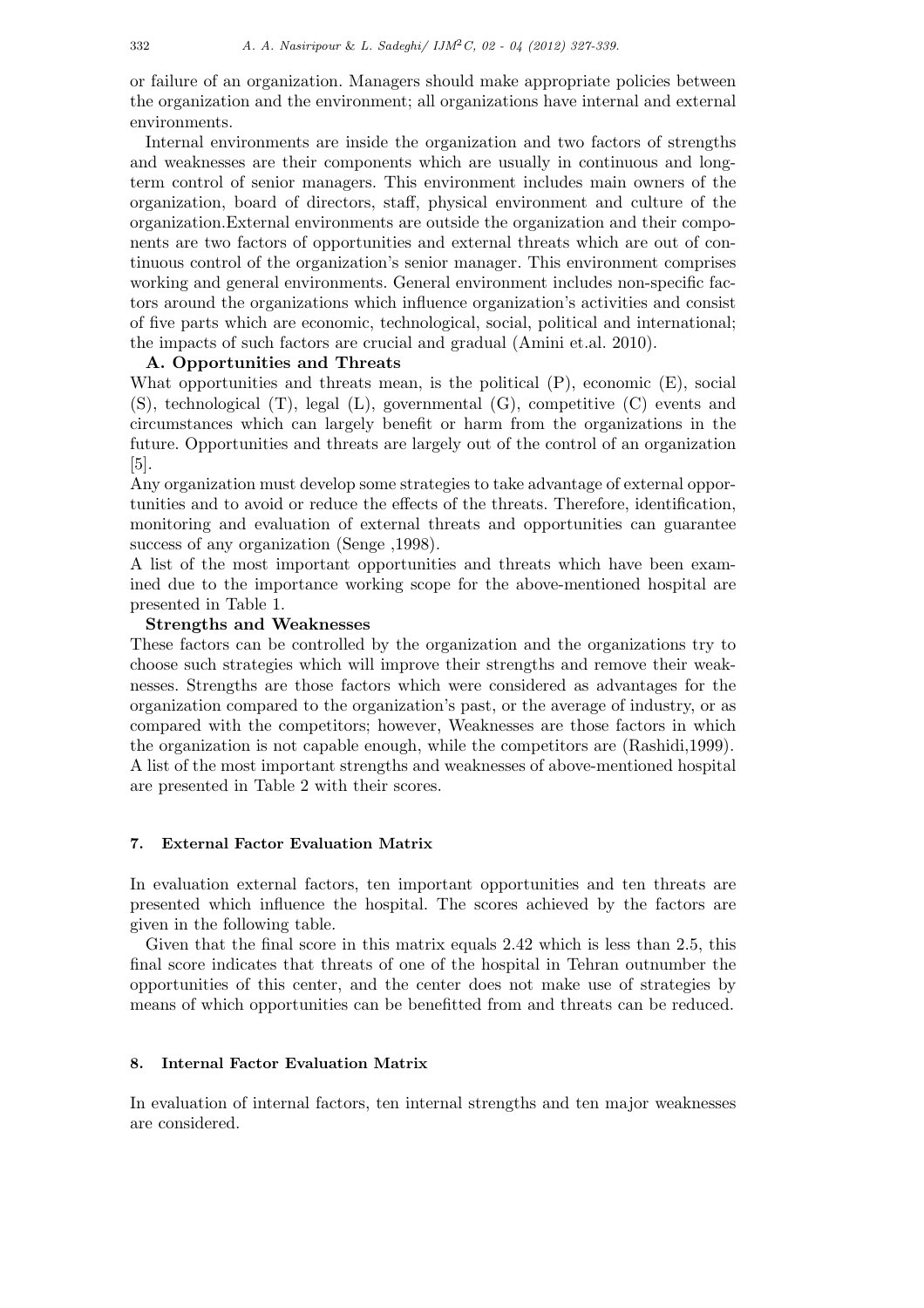|  |  |  |  | Table 1. External Strategic Factor Evaluation Matrix of one of the hospital in Tehran |  |  |  |  |  |  |  |
|--|--|--|--|---------------------------------------------------------------------------------------|--|--|--|--|--|--|--|
|--|--|--|--|---------------------------------------------------------------------------------------|--|--|--|--|--|--|--|

| Item              | Opportunities                                                                                                                                               | Coefficient          | Rate           | Score            |
|-------------------|-------------------------------------------------------------------------------------------------------------------------------------------------------------|----------------------|----------------|------------------|
| O <sub>1</sub>    | Sensitivity and focus of the officials and members of<br>the parliament to area of health                                                                   | 0.1                  | $\overline{4}$ | 0.4              |
| $\overline{O2}$   | Growth of educational level in society and increase<br>the people's sensitivity and participation in<br>attending health-care programs                      | 0.02                 | $\overline{3}$ | 0.06             |
| $\overline{O3}$   | Graduates' increase in number in medical and<br>paramedical sector of the country                                                                           | 0.02                 | $\overline{3}$ | 0.06             |
| $\overline{O4}$   | Tendency of the prominent specialized and<br>experienced specialists to work in Tehran                                                                      | 0.04                 | $\overline{4}$ | 0.16             |
| $\overline{O5}$   | Development of supplemental insurance and people's<br>reluctance to public hospitals                                                                        | 0.05                 | $\overline{3}$ | 0.15             |
| $\overline{O_6}$  | Spread of using the internet in the society                                                                                                                 | 0.03                 | 4              | 0.12             |
| $\overline{O}7$   | To provide conditions to recruit new staff required<br>by treatment centers by an official permission<br>taken from the Ministry of Health                  | 0.03                 | $\overline{4}$ | 0.12             |
| $\overline{O8}$   | Possibility to access advanced clinical and<br>para clinical services in the vicinity of the hospital                                                       | 0.08                 | $\overline{3}$ | 0.24             |
| $\overline{O.9}$  | Availability of modern technologies and equipment in<br>the field of medical and pharmaceutical sciences                                                    | 0.08                 | $\overline{3}$ | 0.24             |
| $\overline{O}$ 10 | Financial support of the martyrs' and veterans'<br>foundation from the hospital                                                                             | 0.04                 | $\overline{4}$ | 0.16             |
|                   | Threats                                                                                                                                                     |                      |                |                  |
| T1                | Rival hospitals being equipped with advanced<br>clinical and para clinical services                                                                         | 0.04                 | $\overline{2}$ | 0.08             |
| T <sub>2</sub>    | Rival hospitals' extensive advertisement and the<br>equipped sites regarding their activities,<br>new equipment and follow-up of the patients               | 0.03                 | $\overline{2}$ | 0.06             |
| $T_3$             | Drop in per capita health and care budget of the country                                                                                                    | 0.05                 | $\mathbf{1}$   | 0.05             |
| T <sub>4</sub>    | Drop in quality level of education at universities of medical sciences                                                                                      | 0.05                 | 1              | 0.05             |
| T <sub>5</sub>    | High rate of inflation and low rate of people's income                                                                                                      | 0.05                 | $\overline{2}$ | $\overline{0.1}$ |
| T6                | Tendency of physicians and paramedical<br>professionals to work in private hospitals                                                                        | 0.08                 | $\mathbf{1}$   | 0.08             |
| T <sub>7</sub>    | Rival hospitals being located in proper geographical situation                                                                                              | 0.03                 | $\overline{2}$ | 0.06             |
| T8                | Economic, medical and pharmaceutics equipment sanctions                                                                                                     | 0.05                 | $\mathbf 1$    | 0.05             |
| $\overline{T}9$   | Emigration of experienced and efficient doctors and<br>para medical professionals                                                                           | 0.1                  | 1              | $\overline{0.1}$ |
| T10               | To have facilities and welfare services<br>(parking lots, seating places for companions, etc.) for relatives of<br>patients in adjacent health-care centers | 0.03<br>$\mathbf{1}$ | $\overline{2}$ | 0.06             |
|                   | Total                                                                                                                                                       |                      |                | 2.42             |

Given that the final score in internal factor evaluation matrix (strengths and weaknesses) equals 2.66 which is higher than 2.5, indicates that management is strong with respect to internal factors.

### **9. Providing SWOT Matrix**

SWOT matrix is one the important tools, by which managers make a comparison between data pertaining to internal and external factors and can present a variety of possible strategies by using it.

In SWOT method, a 4 in 4 matrix is used to analyze the available factors. Each of the effective factors of system is put in each cell of the matrix which will be analyzed in connection with one another. In each of these cases, strengths and weaknesses, opportunities available for the use of organization and threatening factors (limitations), in internal and external dimensions, are considered as inter-organizational and intra-organizational. Regarding the achieved factors, four categories of strategy are derived from the matrices which are as follows:

A. SO Strategy: By applying these strategies, the organization seeks tomake optimum use of strengths for maximum utilization of the opportunities.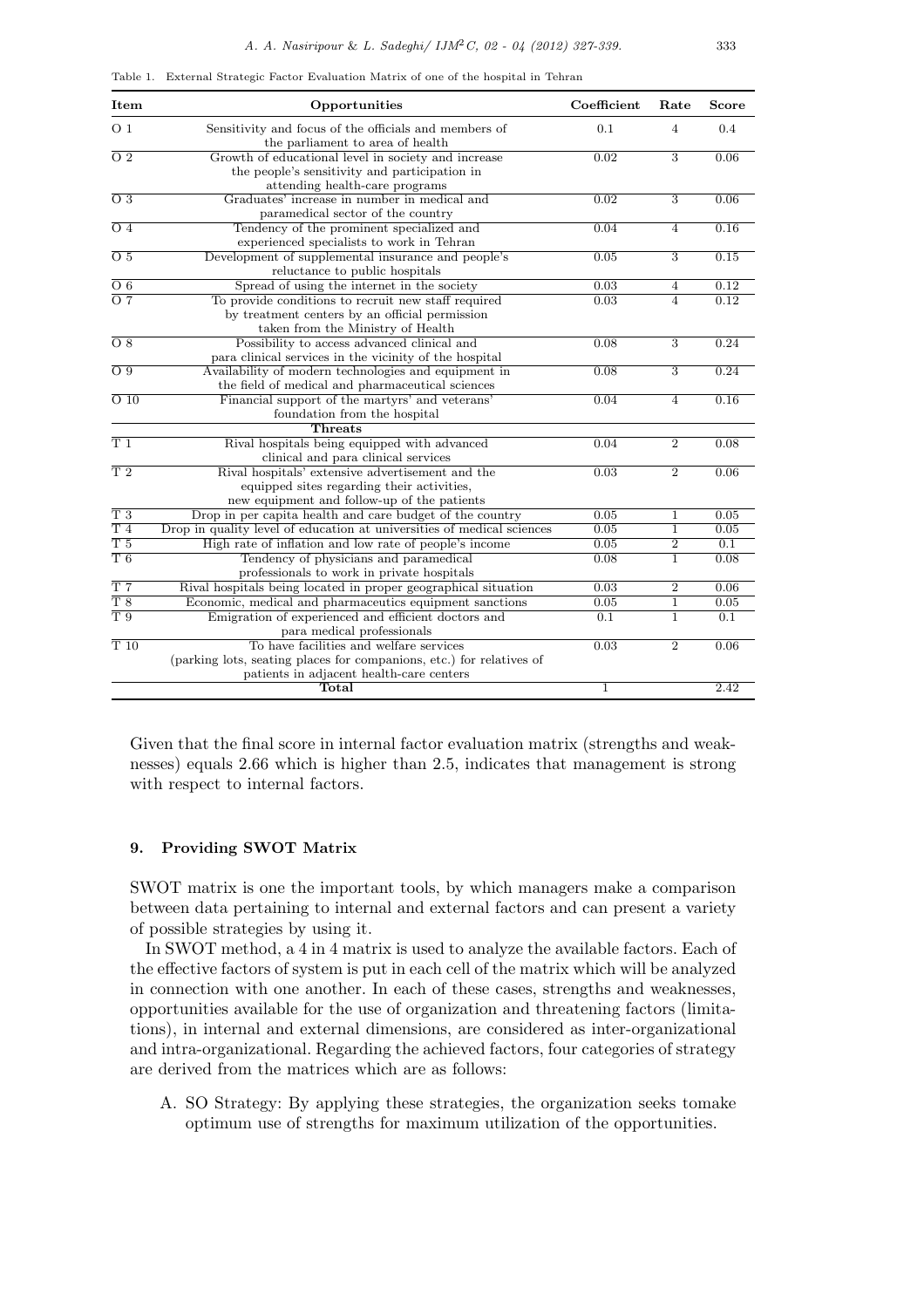| Item                    | <b>Strengths</b>                                             | Coefficient | Rate           | Score            |
|-------------------------|--------------------------------------------------------------|-------------|----------------|------------------|
| $\overline{S1}$         | To offer free facilities and services to honored             | 0.06        | 4              | 0.24             |
|                         | families of the martyrs and veterans                         |             |                |                  |
| $\overline{S2}$         | Contract with all insurance organizations                    | 0.05        | $\overline{3}$ | 0.15             |
| $\overline{S}3$         | To have experienced and devoted doctors and staff            | 0.09        | 4              | 0.36             |
| $\overline{S4}$         | Low treatment tariffs as compared with                       | 0.04        | $\overline{4}$ | 0.16             |
|                         | some neighboring hospitals                                   |             |                |                  |
| $\overline{S5}$         | To consider the Patients' Bill of Rights                     | 0.06        | $\overline{3}$ | 0.18             |
|                         | in most of the hospital management decisions                 |             |                |                  |
| $\overline{S6}$         | To have special wards                                        | 0.05        | 4              | $\overline{0.2}$ |
| $\overline{S}$ 7        | Suitability of infectious and non-infectious                 | 0.03        | $\overline{3}$ | 0.09             |
|                         | waste disposal system of the hospital                        |             |                |                  |
| $\overline{S8}$         | Achieving rank A of evaluation in recent ten years           | 0.04        | $\overline{4}$ | 0.16             |
| $\overline{S}9$         | Presence of experienced full-time medical                    | 0.06        | $\overline{4}$ | 0.24             |
|                         | faculty members in the hospital                              |             |                |                  |
| $\overline{S}$ 10       | To have appropriate clinical and paraclinical facilities     | 0.06        | $\overline{3}$ | 0.18             |
|                         | Weaknesses                                                   |             |                |                  |
| $\overline{W}$ 1        | Inadequate facilities and lack of staff incentives           | 0.09        | 1              | 0.09             |
| $\overline{\text{W 2}}$ | Difference between various employment categories             | 0.03        | $\overline{2}$ | 0.06             |
| $\overline{W3}$         | Weakness in adequate physical infrastructure                 | 0.03        | $\overline{2}$ | 0.06             |
|                         | of the hospital in accord with needs of the day              |             |                |                  |
| $\overline{W}$ 4        | Staff dissatisfaction with payments and salaries             | 0.05        | 1              | 0.05             |
| $\overline{\text{W 5}}$ | Unsuitable facilities for the patients' companions           | 0.05        | 1              | 0.05             |
| $\overline{W6}$         | Shortage of human resources and imbalance between            | 0.06        | $\overline{2}$ | 0.12             |
|                         | the number of patients and the staff                         |             |                |                  |
| $\overline{\text{W 7}}$ | Inappropriate system to encourage and motivate the staff     | 0.05        | $\overline{2}$ | $\overline{0.1}$ |
| $\overline{W8}$         | Lack of an advanced pharmacy and laboratory                  | 0.04        | $\overline{2}$ | 0.08             |
|                         | for treatment and checking some diseases                     |             |                |                  |
| $\overline{W_9}$        | Inadequate training and in-service re-training for the staff | 0.03        | 1              | 0.03             |
| $\overline{W}$ 10       | Shortage of new facilities and using worn-out                | 0.03        | $\overline{2}$ | 0.06             |
|                         | equipment in process of patients' treatment                  |             |                |                  |
|                         | Total                                                        | 1           |                | 2.66             |

Table 2. Internal Strategic Factor Evaluation Matrix of one of the hospital in Tehran

- B. ST Strategy: By applying these strategies, the organization attempts to neutralize environmental threats with respect to its strengths.
- C. WO Strategy: By applying these strategies, the organization seeks to reduce the weaknesses and make the most use of environmental opportunities.
- D. WT Strategy: By applying these strategies, the organization attempts to fight weaknesses and threats, e.g. merging, dissolving, etc., as much as possible.

The four strategies mentioned in SWOT are presented in Table 3.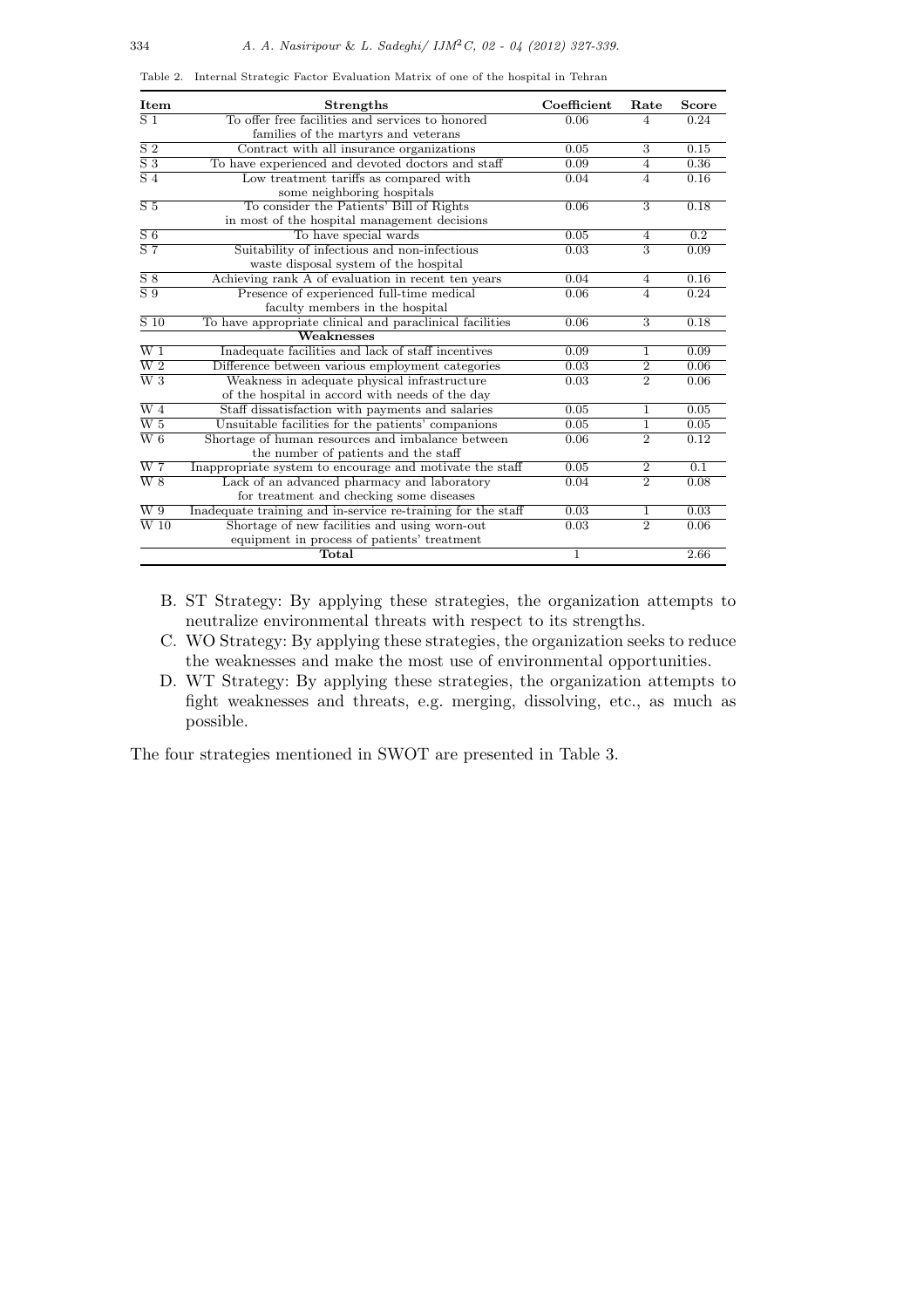Table 3. SWOT Matrix in the Hospital

| <b>Internal Factors</b>                                                                                                                                                                                                                                                                                                                                                                                                                                                                                                                                                                                                                                                                                                                   | Strengths $(S)$ :<br>1. free offered facilities to<br>honored families of the<br>martyrs and veterans<br>2. Contract with insurance<br>organizations<br>3. experienced and devoted<br>doctors and staff<br>4. Low treatment tariffs<br>compared to neighboring<br>hospitals<br>5. Considering the Patients'<br>Bill of Rights in<br>management decisions<br>6. special wards<br>7. Suitability of infectious and<br>non-infectious waste<br>disposal system<br>8. rank A of evaluation in<br>recent ten years             | Weaknesses (W):<br>1- Inadequate facilities and lack<br>of incentives for staff<br>2- Different employment<br>categories<br>3- inadequate physical<br>infrastructure in accord with<br>needs of the day<br>4- Staff dissatisfaction with<br>payments<br>5- Unsuitable facilities for the<br>patients' companions<br>6- Shortage of human resources<br>anal imbalance between the<br>number of patients and the<br>$_{\rm statf}$<br>7- Inappropriate<br>encouragement system<br>8- Lack of advanced pharmacy<br>and laboratory                                                                                                                                                                                                           |
|-------------------------------------------------------------------------------------------------------------------------------------------------------------------------------------------------------------------------------------------------------------------------------------------------------------------------------------------------------------------------------------------------------------------------------------------------------------------------------------------------------------------------------------------------------------------------------------------------------------------------------------------------------------------------------------------------------------------------------------------|---------------------------------------------------------------------------------------------------------------------------------------------------------------------------------------------------------------------------------------------------------------------------------------------------------------------------------------------------------------------------------------------------------------------------------------------------------------------------------------------------------------------------|------------------------------------------------------------------------------------------------------------------------------------------------------------------------------------------------------------------------------------------------------------------------------------------------------------------------------------------------------------------------------------------------------------------------------------------------------------------------------------------------------------------------------------------------------------------------------------------------------------------------------------------------------------------------------------------------------------------------------------------|
| <b>External Factors</b>                                                                                                                                                                                                                                                                                                                                                                                                                                                                                                                                                                                                                                                                                                                   | 9. experienced full-time<br>faculty members<br>10. appropriate clinical and<br>para clinical facilities                                                                                                                                                                                                                                                                                                                                                                                                                   | 9- Inadequate staff training and<br>in-service re-training<br>10- Shortage of new facilities and<br>using worn-out equipment                                                                                                                                                                                                                                                                                                                                                                                                                                                                                                                                                                                                             |
| Opportunities (O):                                                                                                                                                                                                                                                                                                                                                                                                                                                                                                                                                                                                                                                                                                                        | Strategies based on Strengths                                                                                                                                                                                                                                                                                                                                                                                                                                                                                             | Strategies based on Weaknesses                                                                                                                                                                                                                                                                                                                                                                                                                                                                                                                                                                                                                                                                                                           |
| 1- Sensitivity of officials in the<br>area of health<br>2- educational level<br>sensitivity growth in society<br>and more participation<br>in health-care programs<br>3- increased Graduates in<br>medical and paramedical<br>sectors<br>4- Experienced<br>specialist stendency to work<br>in Tehran<br>5- Development of<br>supplemental insurance and<br>people's reluctance to public hospitals<br>6- Spread of using internet in<br>the society<br>7- providing conditions to<br>recruit new staff by an<br>official permission from the<br>Ministry of Health<br>8-Possibility to access<br>advanced clinical and<br>para clinical services in the<br>vicinity of hospital<br>9-Availability of modern<br>medical and pharmaceutical | and Opportunities (SO):<br>1- Greater focus on clinical<br>and para clinical services,<br>and providing efficient ones<br>2- improving services<br>quality and establishing<br>mobile services to honored<br>families of the martyrs and veterans<br>3- investment in modern<br>equipment and technologies<br>in medical and pharmaceutical sciences<br>4- motivating faculty and non-<br>faculty members<br>to increase the scientific<br>and research activities<br>5- society participation in<br>health-care planning | and Opportunities (WO):<br>1- special attention to<br>management welfare improve<br>2- emphasis on execution of<br>meritocracy system at all<br>levels<br>3- establishing continuous<br>staff monitoring and<br>evaluation systems<br>4- Cooperative agreement with<br>centers benefiting up-to-date<br>knowledge and technology in<br>medical and pharmaceutical sciences<br>5- fund attraction to reconstruct<br>the building and providing<br>equipment from the<br>Foundation of Martyrs and<br>Veterans<br>6- staff improvement in<br>knowledge and skills by ICT<br>7- hiring required human<br>resources by the authorization<br>of the Ministry of Health<br>8- attracting and retaining more<br>efficient medical professionals |
| technologies and equipment<br>10-Financial support of the<br>martyrs's and veterans'<br>foundation                                                                                                                                                                                                                                                                                                                                                                                                                                                                                                                                                                                                                                        |                                                                                                                                                                                                                                                                                                                                                                                                                                                                                                                           |                                                                                                                                                                                                                                                                                                                                                                                                                                                                                                                                                                                                                                                                                                                                          |
| Threats (T):                                                                                                                                                                                                                                                                                                                                                                                                                                                                                                                                                                                                                                                                                                                              | Strategies based on Strengths                                                                                                                                                                                                                                                                                                                                                                                                                                                                                             | Strategies based on Weaknesses                                                                                                                                                                                                                                                                                                                                                                                                                                                                                                                                                                                                                                                                                                           |
| 1- Rival hospitals being<br>equipped with advanced<br>clinical and para clinical services<br>2- Rival hospitals' extensive<br>advertisement and developed<br>web sites regarding their<br>services<br>3- Drop in per capita health and<br>care budget of the country<br>4- Drop in quality level of<br>education at universities of                                                                                                                                                                                                                                                                                                                                                                                                       | and Threats (ST):<br>1- focus on distinguished<br>services compared to the<br>competitors<br>2- establishing a research and<br>development center to<br>communicate with other<br>advanced and equipped centers<br>3- institutionalizing quality<br>management and the<br>services standardizing<br>4- attracting efficient forces<br>and specialists                                                                                                                                                                     | and Threats (WT):<br>1- gradual transferred certain<br>hospital shares to employees<br>based on performance system<br>2- Out sourcing of some services<br>to private entities<br>3- prepar policies of reducing<br>hospital waste resource                                                                                                                                                                                                                                                                                                                                                                                                                                                                                               |
| medical sciences<br>5- inflation high rate and<br>people's income low rate                                                                                                                                                                                                                                                                                                                                                                                                                                                                                                                                                                                                                                                                | 5- empowerment of freshmen<br>and newly-employed staff                                                                                                                                                                                                                                                                                                                                                                                                                                                                    |                                                                                                                                                                                                                                                                                                                                                                                                                                                                                                                                                                                                                                                                                                                                          |

*Continued on next page*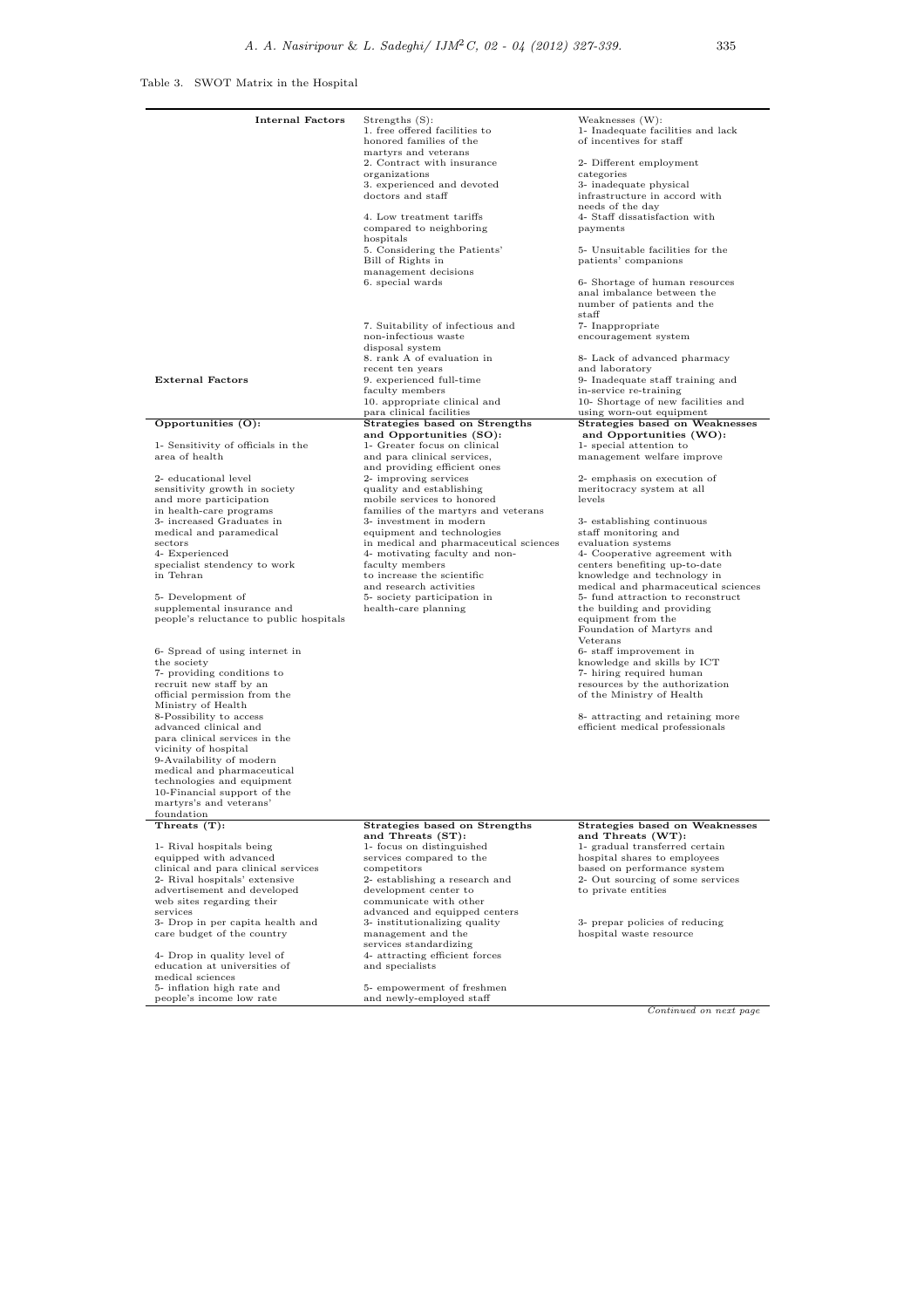6- Tendency of physicians and paramedical professionals to work in private hospitals 7- Rival hospitals located in proper geographical situation 8- Economic, medical and pharmaceutics equipment sanctions 9- Emigration of experienced doctors, paramedical and professionals to abroad 10- facilities and welfare services (parking lots, seating places for companions, etc.)

With respect to four categories of strategies located in SWOT matrices and considering the scores of internal and external evaluation matrices in accord with Figure 2, we can specify the area where one of the hospital in Tehran is located in internal and external (IE) evaluation matrices; then we will choose a category of strategies for the evaluation of selection in quantitative strategic programming matrix which are related to the specified area in the four categories of internal and external matrices. The setting of one of the hospital in Tehran in internal and external matrices is located in competitive strategic area.

Total number of internal factor evaluation (IEF) matrix



Figure 2. Internal and external matrices of the Hospital.

According to the results of internal and external matrices indicating one of the hospital in Tehran should apply competitive strategies in the scope of designing strategies in order to identify and design the strategies of this area (ST) to determine the attraction and prioritization of these strategies, quantitative strategic programming matrix was used. In order to determine the attraction score, the second questionnaire was handed out to the 16 members of the population, then the average of attraction scores was calculated and the selected strategies were prioritized according to the results achieved by QSPM matrix, which are presented in table 4.

Table 4. Prioritized strategies according to QSPM matrix

| ${\bf Prioritization}$ | <b>Strategy</b>                                           | Score |
|------------------------|-----------------------------------------------------------|-------|
|                        | To attract specialists and efficient forces               | 5.56  |
| $\overline{2}$         | To develop and institutionalize quality management and to | 5.31  |
|                        | standardize the hospital services                         |       |
| 3                      | To focus on differentiated services compared              | 5.19  |
|                        | to the competitors                                        |       |
|                        | To establish R& D center to communicate with              | 4.82  |
|                        | other advanced and equipped centers to respond rapidly    |       |
|                        | To promote the empowerment of newly-hired staff           | 2.96  |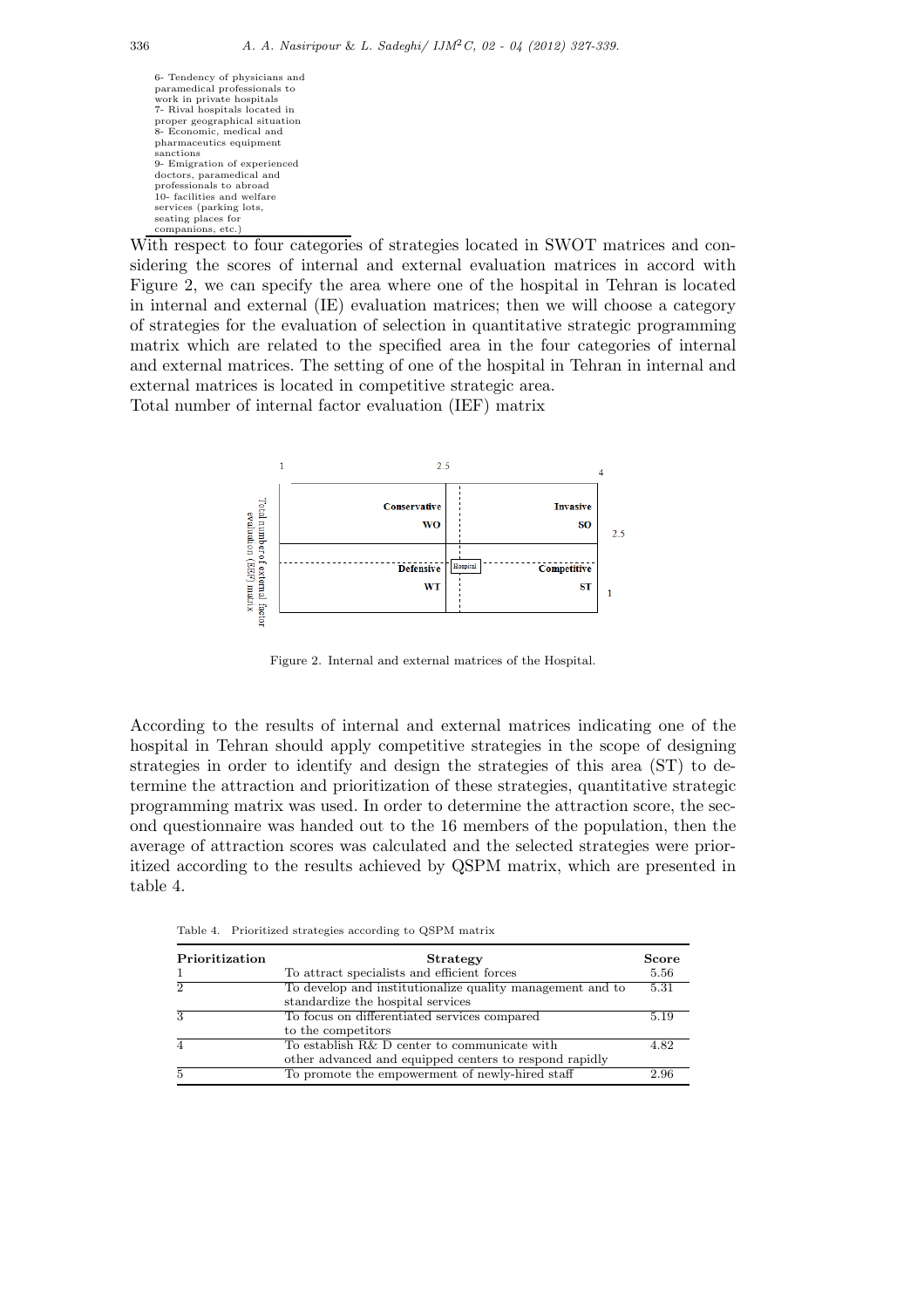### **10. Discussion and Conclusion**

The participated in this research at one of the hospital in Tehran have considered five strategies necessary to improve patient satisfaction, which include: making an effort to attract specialists and efficient forces; developing and institutionalizing quality management and standardizing the hospital services; focusing on differentiated services as compared with the competitors; establishing a research and development center to communicate with other advanced and equipped centers to be able to respond to rapid changes of technology; and promoting the empowerment of newly-hired staff respectively based of priority.

Research findings on the strategies of attempting to attract specialists and efficient forces indicated the key strategy to improve patient satisfaction. Nowadays, the value of human resources and creative thoughtful people is no secret to anyone; all these progress and developments which have resulted in the nation's economic development and prosperity, all and all are indebted to valuable resources and efficient human resources. Managers in modern organizations try to make the most use of efficient, up-to-date and skilled human resources; meanwhile, they are aware that human resources, as the major factor of human resource development, offer their time, energy and power to the organization only when they feel good about management, organization, and the future of their career, consider the manager as their supporter, and be sure of their career safety; besides, to motivate specialists and treatment efficient staff is one of the leading problems; hence, managers and the head of the hospital should give due consideration to this strategy considering the number of private hospitals across the metropolitans and providing suitable facilities for these human resources. Wong and Beglaryan (Wong et.al. 2008) also, consider applying human resource management strategy as the most important one to improve patient safety in clinical level which is close connection with patient satisfaction. The World Health Organization also emphasizes on using human resource management strategy in its regional report (Organization Regional Office for the Eastern Mediterranean, 2001) in order to avoid medical errors and improve patient safety and, consequently, increase patient satisfaction. Nasiri Pour et al. have also reported the human resource management strategy to be the most important one (Nasiri Pour et.al. 2010) Amini et al, too, have talked about the strategy of attempting to attract specialists as one of the strategies necessary to improve quality and efficiency (Amini et.al. 2010).

The findings of the present study pertaining to development strategy and institutionalization of quality management and standardization of hospital services suggested that implementing this strategy after using attraction strategy to apply specialists and efficient forces, has a substantial share in improving patient satisfaction. The findings of present study are in line with the findings of researches of Nasiri Pour and Jadidi (NasiriPouret.al. 2008) who believe standardization is focused on providing patient safety and improving patient care.

In the studied hospital, findings pertaining to strategy of focusing on differentiated services as compared with the competitors indicated that, in this hospital, improving the process of focusing on differentiated services as compared with the competitors is of high necessity. Focusing and relying on higher services than the competitors is the organization's growth level and development. To rely upon these services leads the hospital to reinforce its economical, to raise its major status amongst the competitors and to increase its credibility in society. The findings of present study are in line with the findings of Naseri Pour (Naseri Pour,2010).

Regarding the findings of this research pertaining to strategy of establishing a research and development center to communicate with other advanced and equipped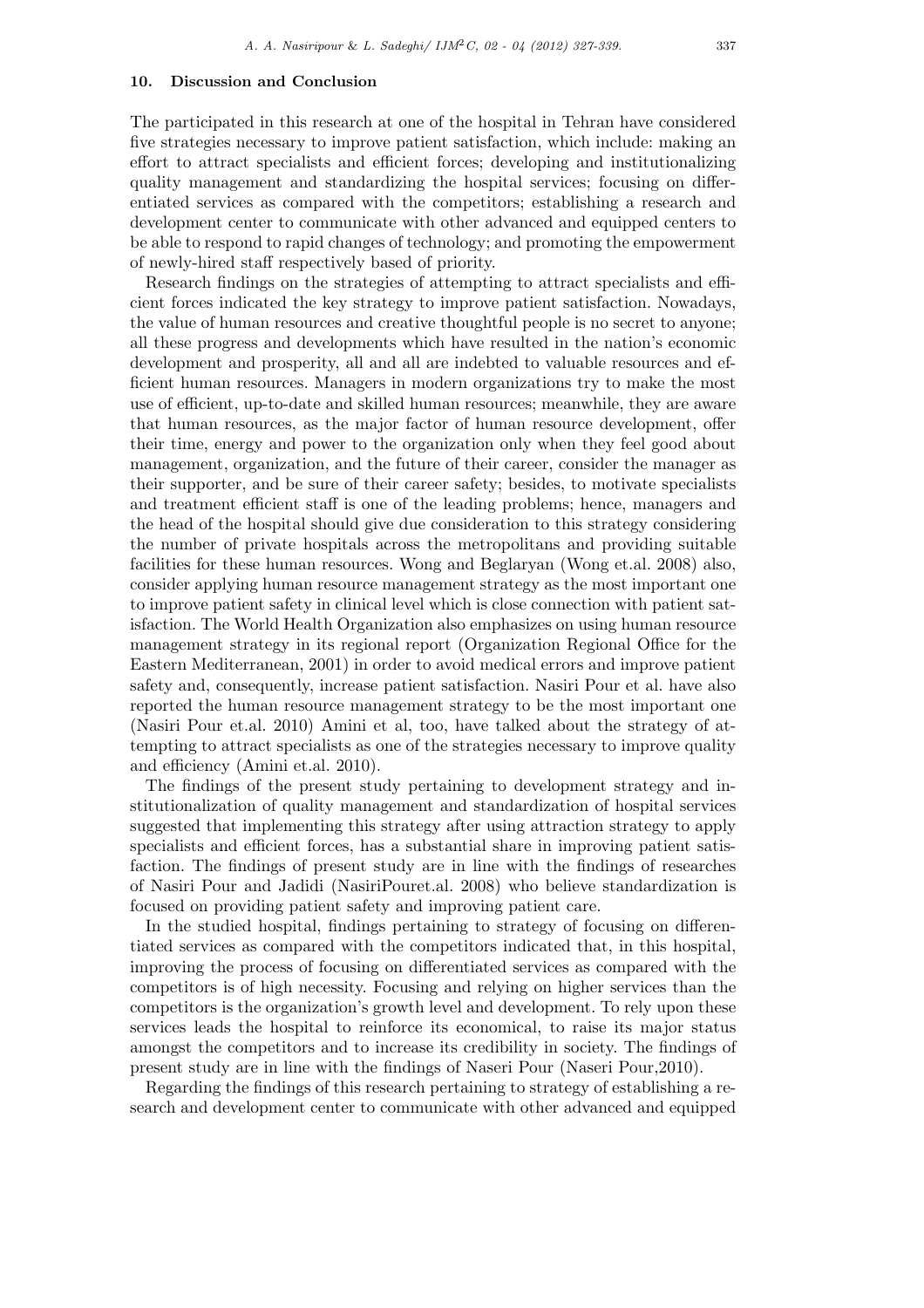centers to be able to respond to rapid changes of technology to improve patient satisfaction, it can be pointed out that the growing trend of technology, increasing competition and also different needs of customers have made the companies to establish some units working in the field of innovation and offering new and innovative ideas(Mousavi et.al 2003). Hospital's senior managers should realize to monitor and improve the priorities in framework of supporting the technology which should be provided considering the hospital resources in order to improve the quality. Pexton (Pexton, 2004) recommended applying this strategy too.

Health-care providers are the major sources of connection between patients, their families and visitors. That is why it is necessary for one to have been trained at the onset of their employment and also during their profession, so that they can perform efficiently in resuscitative care measures.Wong and Beglaryan (Wong, 2004) also emphasized on applying the strategy of continuous training and explanations given to the service provider upon their employment.

one of the hospital in Tehran can improve the quality of clinical services by applying strategies of patient satisfaction, particularly in the area of human resource management and taking such preventive measures as holding initial and periodic competency tests and empowering service providers.

There is no restriction to generalize the results to other hospitals in the country; however, as long as not the systematic condition of all hospital is similar to the studied hospital, it is possible that the type of applied strategies change in other hospitals. Therefore, great care should be taken in generalizing the findings to other hospitals.

Given the above instances and the necessity of improving patient satisfaction, following suggestions are offered:

- (1) To provide conditions necessary for professional development for all people;
- (2) To offer adequate authority to the staff, so that they would take more responsibility in performing their tasks;
- (3) To encourage the staff to participate in makings decisions and designing the objectives and plans;
- (4) To enhance the quality of professional life;
- (5) To attend accreditation and quality management courses by managers;
- (6) To educate operational staff of the organization on quality and standards;
- (7) To assay or benchmark with other successful units in R&D;
- (8) To educate managers and experts of the hospital in the field of R&D;
- (9) To try to hire specialists and able persons; oral and written tests are necessary for the selection.
- (10) To attend training courses at the onset of employment.

#### **Acknowledgements**

We, hereby, would like to express our sincere appreciations to the respectable members of the head office, clinical governance office, and nursing office who kindly contributed to this research.

#### **References**

- [1] Amini, M. T., Samavatian, A. To Design Strategies by SWAT Method, Case Study of Fara Peyvand Co, Journal of Management Development Process. **7 4** (2010) 62-89.
- [2] Amini, M. T., et al. To Design and Develop strategies for North Drilling Co. Scientific-research journal of management and human resources in oil industry. **12** (2010) 113-128.